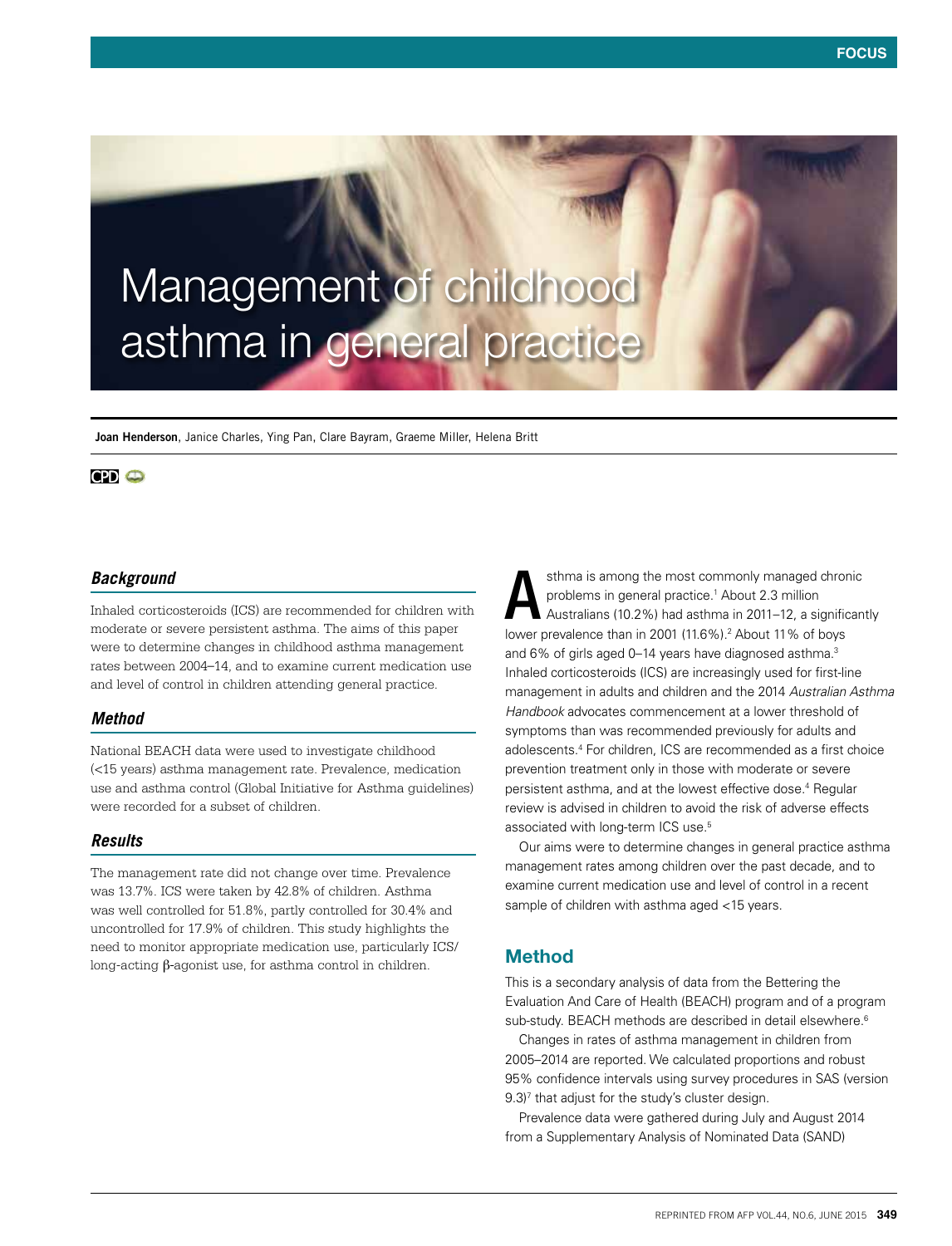sub-study.<sup>8</sup> GPs recorded whether the patient had diagnosed asthma;<sup>8</sup> current asthma medications; and asthma control assessed using the Global Initiative for Asthma (GINA) tool.<sup>9</sup> Specifically, patients were asked if they had experienced asthma symptoms in the last 4 weeks, used reliever medication more than twice a week, or had been limited in their activity<sup>9</sup> (carers were asked to respond on behalf of children). Although patients of all ages were sampled, these results are limited to children aged <15 years.

## **Results**

**Management of asthma:** From 2005–2014, there were 61,229 BEACH encounters with children aged <5 years and 50,968 encounters with children aged 5–14 years. The rate of asthma management did not change significantly over the time period for patients in either age group, averaging 3.4 per 100 encounters for those <5 years and 6.3 per 100 encounters for those aged 5–14 years across the decade (*Figure 1*).

**Prevalence:** Completed asthma SAND questions were returned by 97 of 125 general practitioners (GPs; 77.6%). Among these, GPs surveyed 409 patients aged <15 years, the age and sex distribution of whom did not differ significantly from those of children who attended all BEACH encounters in 2013–14. Of the 409 patients, 56 (13.7%, 95% CI: 10.3–17.1) had diagnosed asthma (17.5% of boys and 9.2% of girls). Two-thirds of the patients with asthma were boys. Of children aged 1–4 years, 8.7% had diagnosed asthma as did 23.8% of those aged 5–14 years. Because the sample size was small ( $n = 56$ ), the group was analysed as a whole rather than separating them into <5 years and 5 to <15 years age groups.

**Medication use and asthma control:** Forty-five patients were taking medication for their asthma; salbutamol accounted for

almost two-thirds (63.8%) of the 69 medications recorded. Twenty-four children taking medication for asthma (42.8%) were taking an ICS or ICS/LABA (combination).

Using the GINA guidelines, half of the patients with asthma had experienced symptoms in the previous 4 weeks. Twenty-nine patients (51.8%, 95% CI:37.9–65.7) had no symptoms (considered well controlled), 17 patients (30.4%; 95% CI: 18.9–41.8) had one or two (partly controlled) and 10 patients (17.9%, 95% CI: 6.4–29.3) had experienced three or four symptoms (uncontrolled). Among patients on ICS or ICS/long-acting β-agonists (LABA), eight were well controlled, nine were partly controlled and seven were uncontrolled.

All nine patients taking no medication were categorised as having well-controlled asthma. There were 21 patients for whom ashort-acting β-agonist (SABA) was reported to be the only asthma medication taken. Of these, 12 were well controlled, seven were partly controlled and two were uncontrolled. ICS/LABA were taken in combination by 10 patients: three well controlled, four partly controlled and three uncontrolled.

The reported daily doses of ICS aligned with those recommended,10 with the exception of six patients on twice the recommended dose. Two of these had uncontrolled asthma and the other four were well controlled.

### **Discussion**

These results show that the rate of asthma management in general practice for children <15 years did not change significantly over the decade. The prevalence was higher in boys than girls, supporting results of the Australian Health Survey 2011–12, which also found asthma in children <15 years to be significantly more common in males than females.<sup>2</sup>